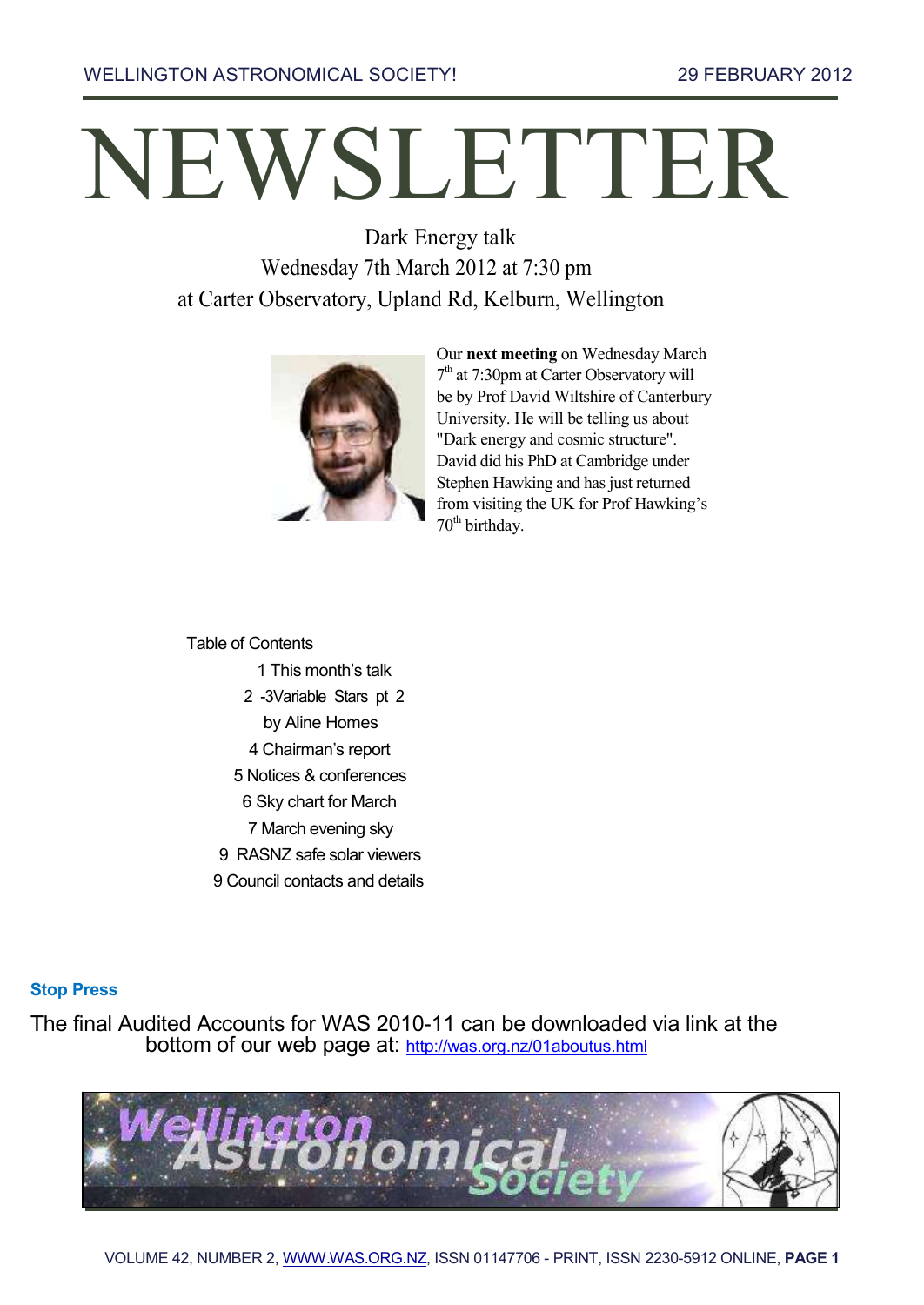## **Variable Stars**

#### By Aline Homes

#### Two Luminous Blue Variables in Carina.

Last month we looked at the bright Cepheid. Still staying in the same general area of sky, we'll take a look at a couple of extreme stars, eta- and AG Carinae.

Eta-Carinae is quite easy to find. It sits in the brightest part of a huge nebula that is easily visible to the naked eye, even under suburban skies. Although eta is now a naked eye star, because of the nebula and the dense surrounding star fields, you will probably need binoculars to observe it. To find eta-Car in binoculars, first focus on theta Carinae and the Southern Pleiades that mark the eastern point of the Diamond Cross. From there, move one binocular field-width north. This should bring you to the eta-Carinae nebula. Look for a Y-shaped asterism of bright stars within the nebula. Eta lies at the junction of the arms of the Y. As an additional check, the star should look reddish.

AG Carinae lies in the same field as eta-Car. To find it, scan southwards from eta-Car to the bright star w Carinae at the foot of the Y, and then east following a line of 6th to 8th magnitude stars to the next bright star beyond the end of the line. Just north-east of this star is a line of three 8th magnitude stars. AG Car lies just north of the middle star in the line.

#### Observing.

The chart (Fig 1) shows eta- and AG-Car and some suitable comparison stars with their magnitudes. In this chart, magnitudes are only given to one decimal place and as is usual the decimal point has been left out, so to pick an example from the chart, 46 means the photometric magnitude of that star is 4.6, 51 is 5.1 and so on.

Orient the chart. Remember the charts are drawn with respect to the celestial poles, not the geographic poles. Study the star field and compare it with the chart. Make sure you can recognise the stars you are looking for. The chart area is small enough that all the stars marked will fit into a single binocular field. Take your time, it's a crowded field. It helps to steady your binoculars on some sort of support.

Make your measures using the method devised by Glen Schrader that I described in last month's newsletter. To recap: make a preliminary estimate of the target star's magnitude, then pick three pairs of stars that bracket it, one

brighter and one fainter. Put the brighter at the left-hand end of a 100mm long line and the fainter at the right, and estimate how far along the line between the two comparison stars the target lies. Mark the position on the line. Make two more observations in the same way. Be sure to record the time you made each observation. Every fine night, make a similar set of observations. Fig. 2 shows part of my log for eta-Car as an example.



About eta- and AG Carinae.

Both stars are evolved blue supergiants that were close to the Eddington Limit when they were born. Eta Car is now known to be a multiple star with at least two components, the secondary being an exceptionally hot star in a highly elliptical orbit period about 5 years. The total mass of the system is about 120 solar masses. AG Car is probably a single massive star. Eta Car lies at the heart of the eta-Carinae nebula, about 7500 - 8000 light years away, AG Car is over twice as distant even though the two stars look close to each other from our viewpoint. Both are extremely luminous, something like a million times as bright as the sun.

If eta- and AG Carinae are blue stars, why is it they appear reddish? The reddening is due to the fact that we are seeing them through dense clouds of dust and gas, some of which has come from the stars themselves. Stars this massive are inherently unstable. Intense radiation pressure drives violent stellar winds, non-radial pulsations, rapid mass-loss and semi-regular variability across all time-scales. In addition to this lowlevel variability, they undergo eruptive events resulting in a temporary brightening of a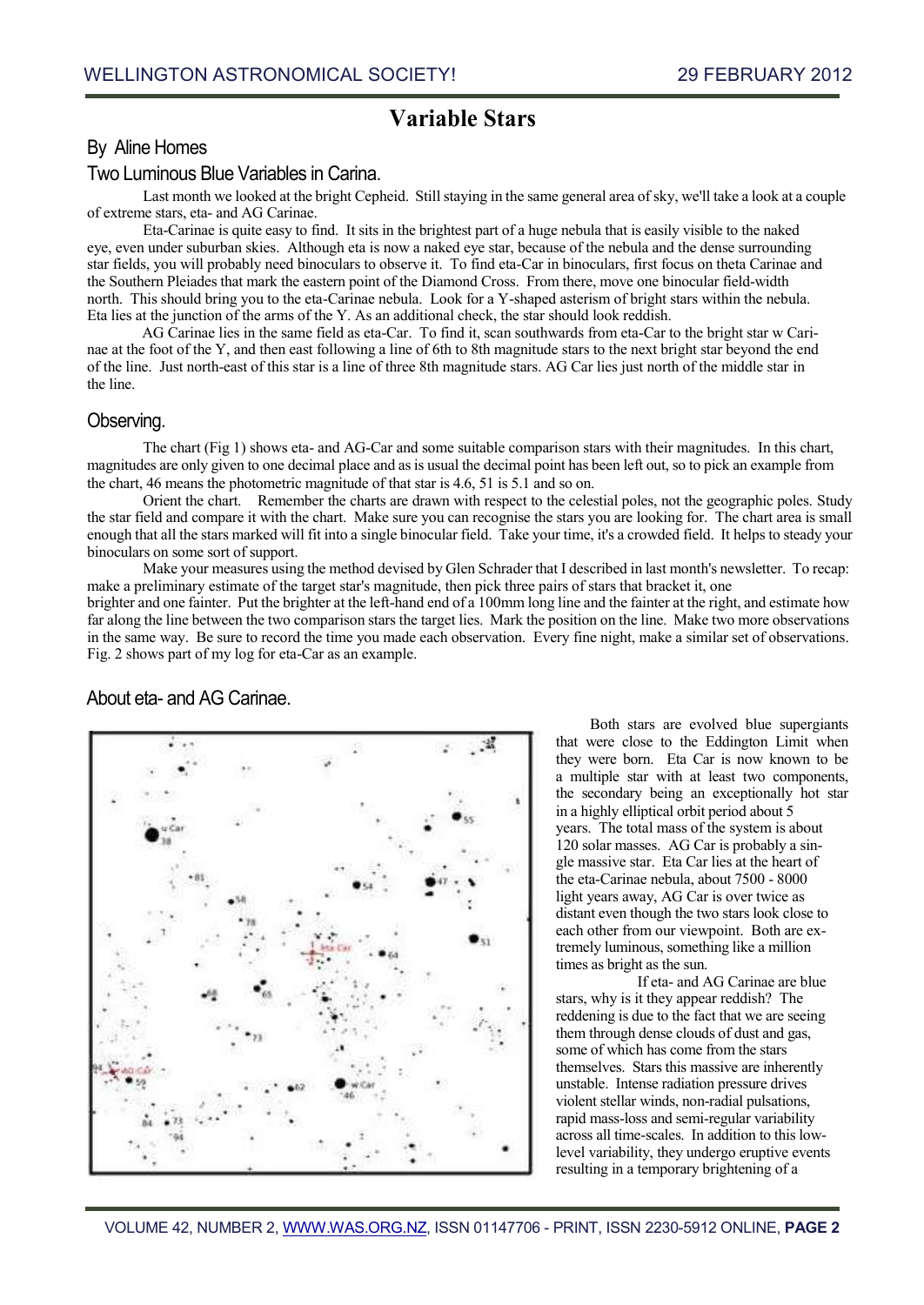|                      |                  |                       | $L$ Case $U$                                         |                        |                  |           |  |
|----------------------|------------------|-----------------------|------------------------------------------------------|------------------------|------------------|-----------|--|
|                      |                  | Pate Time             | $C\rightarrow PS$                                    |                        |                  | Frank Est |  |
|                      |                  | $9.283 - 1$           | Side                                                 |                        | $357.43$ 3-56    |           |  |
|                      |                  | $23.55$ $129$ $3.4$   |                                                      |                        | $1376$ $9 + 356$ |           |  |
|                      |                  |                       | 9.3039                                               | 382.365 326            |                  |           |  |
|                      |                  |                       | 1 Made 9:29 1900 1000 50 2 0.003 SEC 0,002 1000 3.56 |                        |                  |           |  |
| 2                    |                  |                       | $14/a/4$ 4.38 376 x                                  | $5.2, 3.99$ 108 3.77   |                  |           |  |
| 16                   |                  |                       | 1389937                                              | 376                    |                  |           |  |
| 15                   |                  |                       | $52 - 9291 - 353 +$                                  | 394.5636               |                  |           |  |
|                      |                  |                       | 4 trade 9:39 Jong of 50 0.007 / SE= 0.004.           |                        |                  |           |  |
| $\ddot{\mathcal{E}}$ | $86.10$ 9:30 376 |                       |                                                      | $3.85$ $3.85$          |                  |           |  |
|                      |                  | $-3.85 - 9.32 = 3.57$ |                                                      | $395$ $395$ $71$ $383$ |                  |           |  |
| X                    | 1 20 9038 3.53   |                       |                                                      | $x$ 8 3.94 3.76 3.84   |                  |           |  |
|                      |                  |                       | make 9.32 Toop 3 32 5/88/2 0.01 SECOTORE , 112 3.84  |                        |                  |           |  |
|                      |                  | 91.34                 |                                                      |                        |                  |           |  |

magnitude or so and the expulsion of a shell of gas and dust.

Occasionally something even more dramatic happens. In 1843, after several episodes of brightening and dimming, eta-Car staged a massive eruption - a supernova impostor event. At its brightest it reached Mag -0.8 to -1.0, second only to Sirius (Mag -1.4). Afterwards it faded to below naked-eye visibility until the late 1990's, when a brightening trend that began in the 1950's accelerated, and eta again became a naked eye star. During the great eruption 2-3 solar masses of dust and gas were expelled from the star's poles, forming the Homunculus nebula. It is this nebula that stops us seeing exactly what is going on, hence the debate as to whether eta is a single star or a multiple. A ring nebula surrounding AG Car suggests that this star, too, may have undergone a supernova impostor event in the more distant past.

#### **What Lies in Store?**

The LBV phase is thought to last only about 40,000 years, beginning shortly after a massive blue supergiant

leaves the main sequence. Theory once held that such stars would shed their outer envelopes and become Wolf-Rayet pick an example from the chart, 46 stars (stripped stellar cores fusing helium and heavier elements) and eventually explode as type 1b or 1c supernovae. Recent observations, however, suggest that stars can explode as supernovae while still in the LBV phase, and that they may undergo one or more supernova impostor events before doing so. Eta Car has recently been brightening across all wavelengths, indicating an intrinsic brightening of the star itself. Neither eta- nor AG Car have much more than a million years left before they go supernova, but it could happen much sooner.

Amateur observers are needed to track LBVs, as this is no longer being done professionally. If you see either of these stars doing anything interesting like sudden brightenings (or dimmings) of more than a couple of magnitudes, contact VSS or the AAVSO, so that professional astronomers can be alerted. The chart (Fig 1) shows eta- and AG-Car and some suitable comparison stars with their magnitudes. In this chart, magnitudes are only given to one

decimal place and as is usual the decimal point has been left out, so to means the photometric magnitude of that star is 4.6, 51 is 5.1 and so on.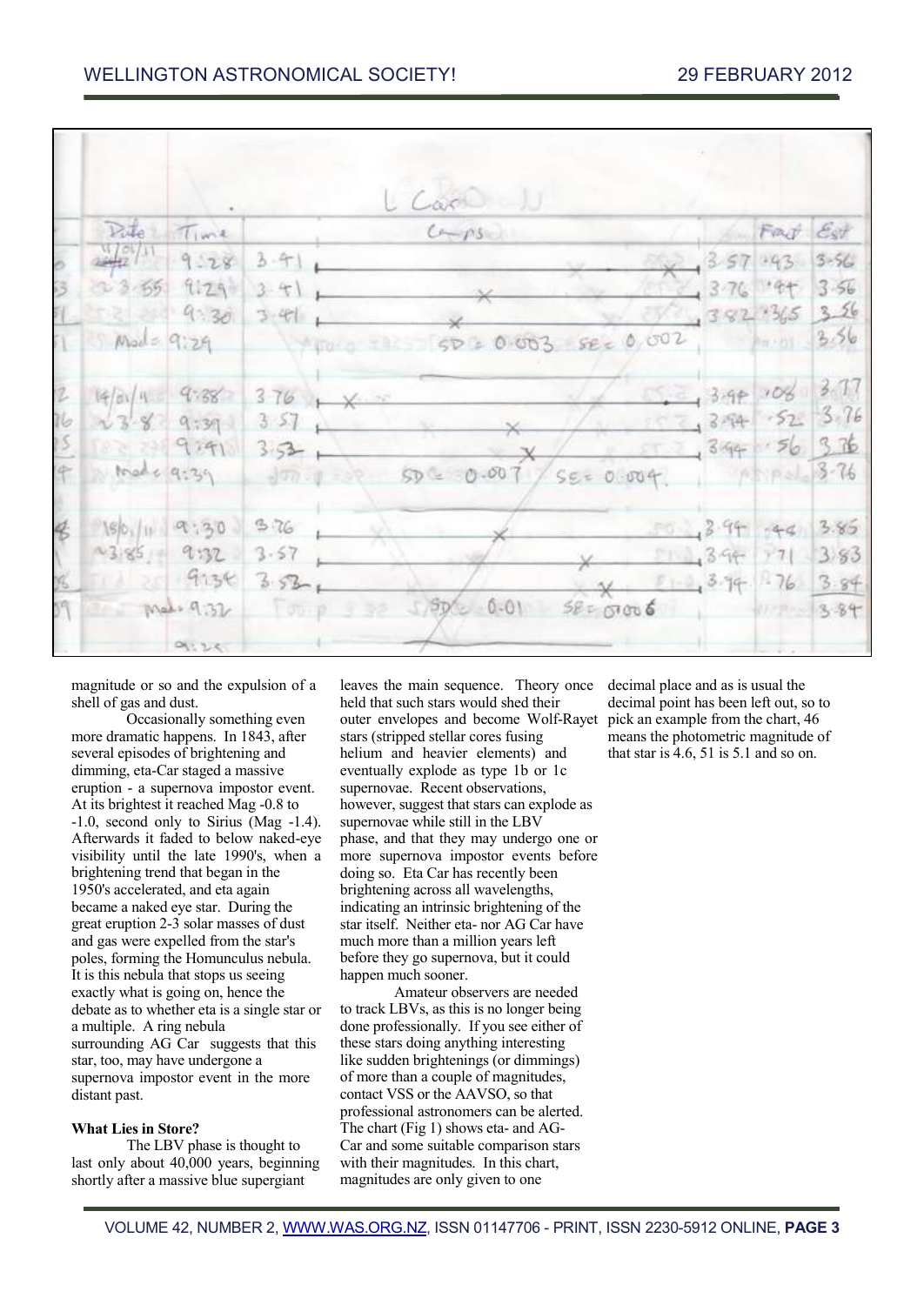# **Crossword by Murray Forbes Across**

- 5. Andromeda is one
- 7. Pluto's Moon
- 9. The water constellation
- 13. shout (anagram)
- 15. flying saucer
- 19. God of war
- 22. lighter shadow of an eclipse
- 23. once thought to be seas on the Moon
- 24. unit of time
- 25. frozen liquid
- 26. sisters in M45
- 27. tide
- 28. a fishy constellation
- 29. an orbiting telescope
- 31. Constellation with Spica
- 34. "2001, A Space ..."
- 37. non-circular orbit, also like some of my clues
- 38. a catalogue
- 39. triangular shaped glass used to refract light
- 40. satellite galaxy to the Milky Way
- 45. allow some leeway
- 47. acronym for aliens
- 48. Maxwell Smart's nemesis
- 49. type of galaxy
- 50. rats (anagram)
- 51. leap on hi (anagram)
- 52. A lion circling the Earth
- 53. 24 hours
- 55. shapes (anagram)
- 56. Tellus
- 57. large moon of Neptune
- 58. One of the Galilean satellites

# **Down**

- 1. predicted the neutrino
- 2. some spiral galaxies have one
- 3. process that powers stars
- 4. path of one object around another
- 6. 1/60th of a degree
- 7. at the heart of the matter
- 8. space agency
- 10. pen a diet (anagram)
- 11. discovered universe was expanding
- 12. a new star
- 14. Full Moon in October
- 16. sky simulator
- 17. The Crab
- 18. great for visual observing
- 20. astronaut

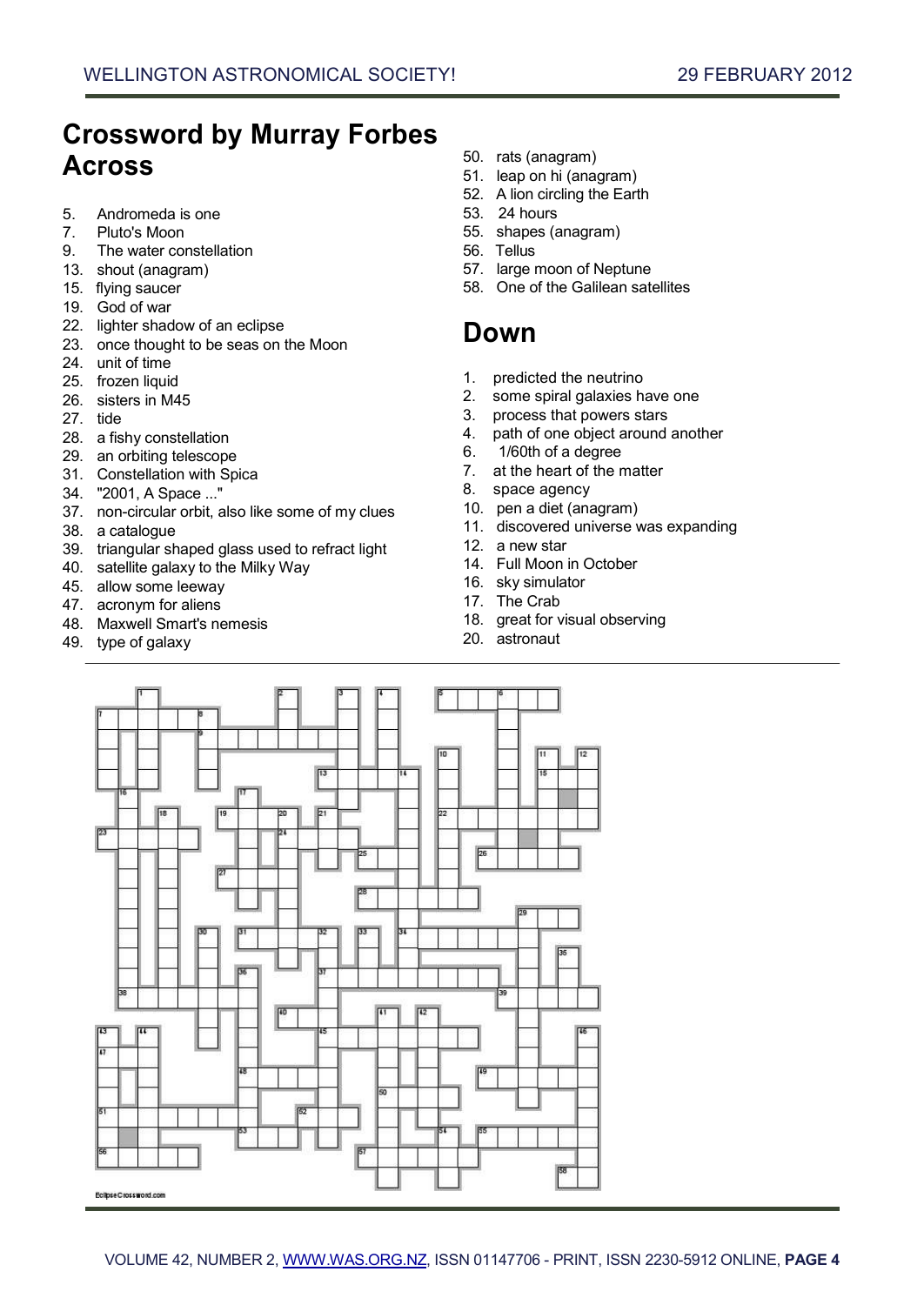#### **Chairman's Report for March 2012**

**The last meeting, on Wednesday February 1st was by Prof. Denis Sullivan of Victoria University.** He gave us an update on the search for "Extra Solar planets" and especially the microlensing technique which he has been using in the MOA project. The total number of known extra solar planets now number around 1000 and there is even some speculation that every star probably has at least one planet.

You may be interested in listening to a discussion between our next speaker David Wiltshire and Kim Hill, first broadcast in Feb 2008 on Dark Energy. This can he heard at [http://www.radionz.co.nz/national/programmes/saturday/audio/1330842/david-wiltshire,-on-dark-energy.](http://www.radionz.co.nz/national/programmes/saturday/audio/1330842/david-wiltshire,-on-dark-energy) He has since developed the ideas and has published several papers on the subject so we can look forward to his latest thinking on the subject.

#### **WAS Research Astronomy Group**

The Research Group meets each month at 6:30 p.m. before the main meeting. These meetings are open to all WAS members.

**Occultation Reports** There were 5 positive asteroidal occultation events reported for Australia and New Zealand in January. All from amateur astronomers.

**Occultation predictions** for the Wellington area are published on our web site at [http://was.org.nz/01Occs.html](http://was.org.nz/01occs.html) or look at the RASNZ Occultation Section web site at [http://occsec.wellington.net.nz](http://occsec.wellington.net.nz/) for both predictions and results from the Australia/New Zealand region.

**Variable Stars**. We have also been working through a series of tutorials by Murray Forbes on processing images with IRIS software in order to get accurate star magnitudes from CCD or Digital Camera images. We hope to have these put into a single document that can serve as an introduction to photometry for variable star observations. Remember visual observing of variability with naked eye or binoculars can also be valuable and a good introduction to the activity.

We would welcome other observers to these meetings including those who would like to introduce us to their favourite astronomical research topics.

#### **Thomas Cooke Telescope Volunteers**

Our quid pro quo in getting free rent of the Carter meeting room is to provide support for Carter staff on Saturday evening observing following their planetarium show, so please put your hand up to do a shift one Saturday evening. A list of dates will be at the next meeting so please come and sign on. I will be doing a couple of nights. It is actually quite fun to work the TCO and it really does need two people to manage the scope and the people. You do not need to know a lot about astronomy to be able to answer most of the questions and there will always be the Carter Representative to help with the ones you can't answer. It is a great way to learn a bit more yourself.

#### **Wellington Festival Event "The Galileo Project" March 16th**

Toronto's Tafelmusik Baroque Orchestra is bringing **"The Galileo Project"** to Australia and New Zealand in March; it will be at **Wellington Town Hall on March 16, 2012**. Details can be found at [http://festival.co.nz/music/the-galileo-project-music-of-the-spheres/?fs=1](http://festival.co.nz/music/the-galileo-project-music-of-the-spheres/?fs=1/)

Book at [http://premier.ticketek.co.nz/Shows/Show.aspx?sh=MUSICOFT12&v=WTH&p=EWFA2012680](http://premier.ticketek.co.nz/shows/show.aspx?sh=musicoft12&v=wth&p=ewfa2012680/)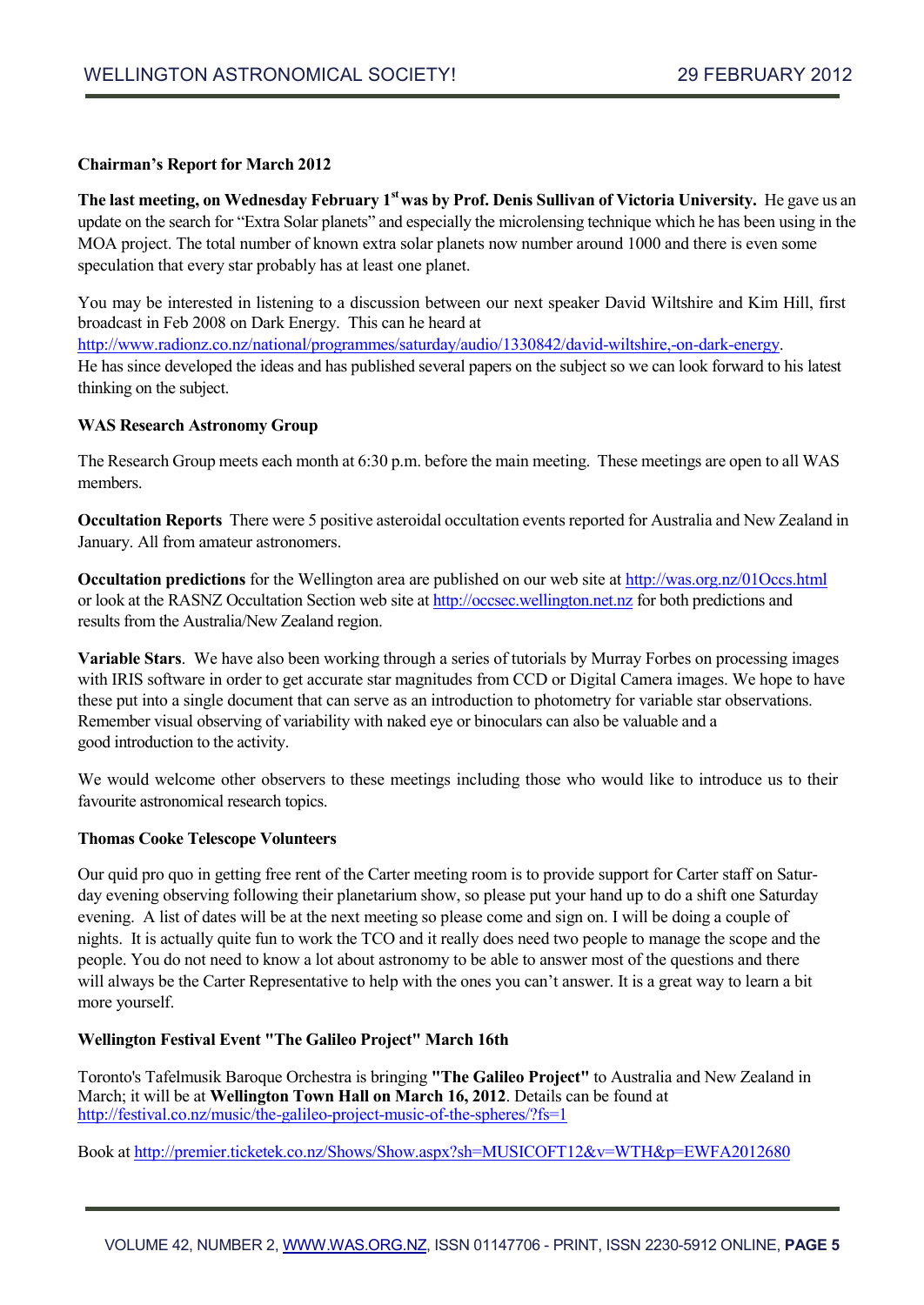#### Dear Colleagues,

With the site decision on the Square Kilometre Array (SKA) radio telescope only weeks away, I thought it would be helpful to provide a short summary of the status of the Australia-New Zealand SKA site bid and some further

information on possible discussion topics relating to the site decision. I hope that this will assist you in any discussions you may have in the lead-up to the decision.

If anything is unclear at all, or if you have any media enquiries about the SKA site decision that you wish to pass on, please refer them to Dr. Lisa Harvey-Smith, CSIRO SKA Project Scientist (Lisa.Harvey-Smith@csiro.au<mailto:Lisa.Harvey-Smith@csiro.au>) or to Prof. Brian Boyle, the Australia-New Zealand SKA Director (Brian.Boyle@csiro.au<mailto:Brian.Boyle@csiro.a u>).

Lisa Harvey-SmithCSIRO SKA Project **Scientist** 

 $\mathcal{L}_\text{max}$  , where  $\mathcal{L}_\text{max}$  and  $\mathcal{L}_\text{max}$  and  $\mathcal{L}_\text{max}$ 

#### *Antikythera to the Square Kilometre Array*

*Few of us could attend this conference, but the summary is fascinating;*

*Lessons from the Ancients*

*More than a hundred years ago an extraordinary mechanism was found by sponge divers at the bottom of the sea near the island of Antikythera in Greece. This Antikythera mechanism is an ancient computer from about 100BC which uses bronze gears to make astronomical calculations based on cycles.*

Third International Starlight Conference

--------------------------------------------

The Starlight Conference is at Lake Tekapo, 11-13 June 2012. The website is accepting registrations and on-line requests to give an oral or poster paper. Visit [www.starlight2012.org](http://www.starlight2012.org/) for full details.

It will be a multidisciplinary conference on the scientific and cultural benefits of observing dark starlit skies. The meeting will be of interest to RASNZ members and to many other interest groups in education, tourism, environmental protection and to those interested in the cultural and ethnic aspects of astronomy. As participation will be limited, early registration is encouraged.



*of the*

*Solar System. Now, more than 2000 years after the device was lost at sea, scientists have used the latest techniques in X-ray computed tomography and reflectance imaging to understand its intricate workings.*

In June 2012 we plan to hold a workshop linking modern and ancient astronomical technology through the Antikythera theme.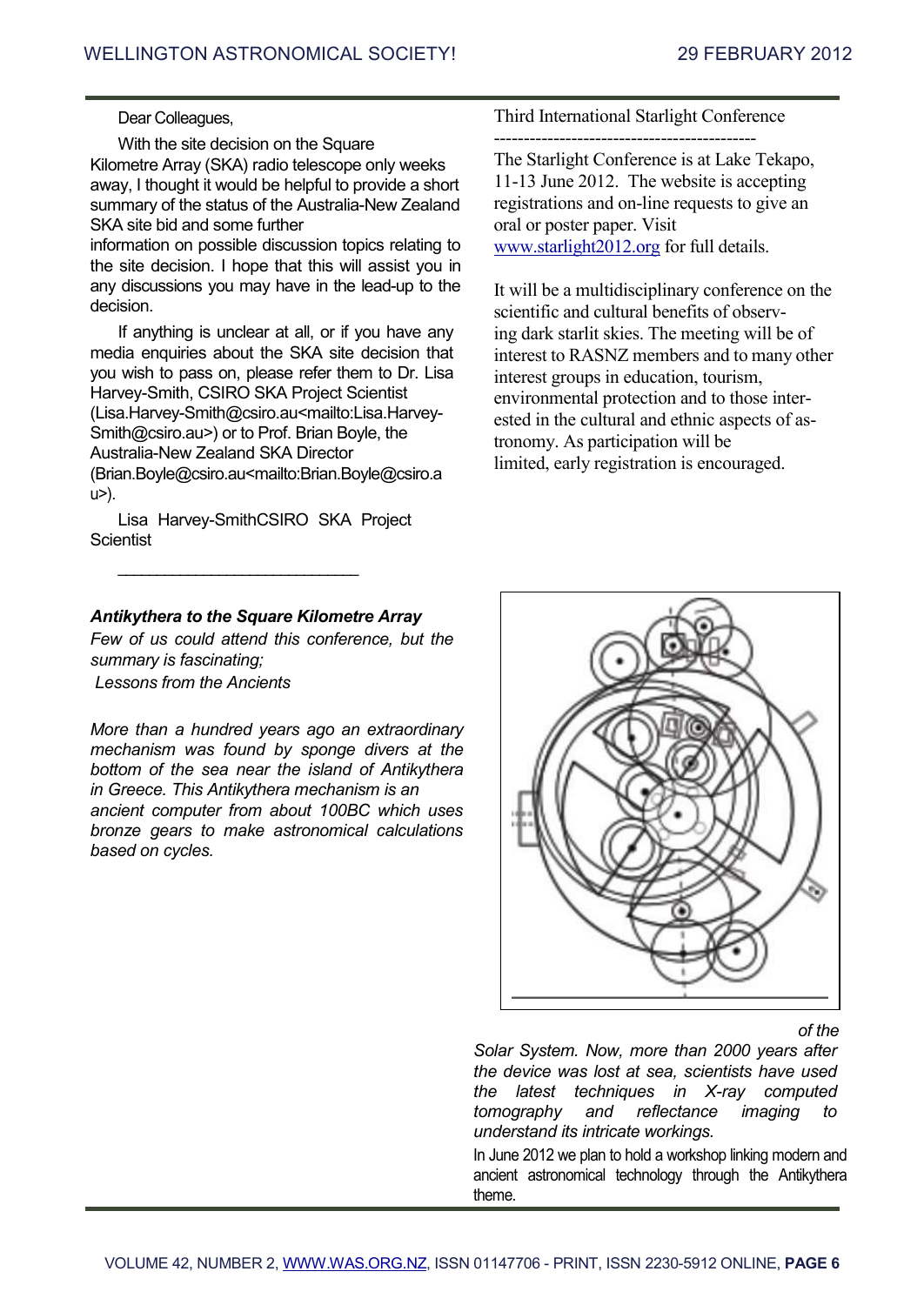### The Evening Sky in March 2012



Four planets enliven the early evening sky. Venus and Jupiter make an eye-catching pair low in the western twilight. They set as the sky darkens. Venus is the brighter of the two. At the beginning of the month it is lower than Jupiter. Venus keeps much the same angle from the sun, setting around two hours after the sun through March and April. Jupiter slips steadily lower as we move to the far side of the sun from it. It passes to the left of Venus at mid month. In a telescope Venus looks like a first-quarter moon. Jupi- ter

shows a disk with its four bright 'Galilean' moons lined up on either side. Jupiter is 840 million km from us in March. Venus is 120 million km away mid-month.

Mars is mid-way up the northeast sky, shining with a reddish-orange light. We pass closest to it at the beginning of March. This 'closest' is much further away than the best, though. On March 5 Mars will be 101 million km from us. A telescope will show it as a small disk one-third as big as Jupiter. Mars appears to move westward, leftward, against the background stars as we pass it by.

Saturn is in the east at dusk. It is a little brighter than Spica the brightest star in Virgo, above Saturn. A telescope magnifying 20x shows Saturn's rings. Its largest moon, Titan, is four ring-diameters from the planet. Saturn is 1330 million km away in mid March.

Sirius is the brightest star in the sky though fainter than planets Venus and Jupiter. It appears at dusk, northwest of overhead. It is quickly followed by Canopus, southwest of the zenith. Below Sirius are Rigel and Betelgeuse, the brightest stars in Orion. Between them is a line of three stars: Orion's belt. To southern hemisphere star watchers, the line of three makes the bottom of 'The Pot'. Orion's belt points down and left to a V-shaped pattern of stars making the face of Taurus the Bull. Further down and left, low in the northwest, is the Pleiades or Matariki star cluster, setting early.

Sirius is the brightest star in the sky both because it is relatively close, nine light years\* away, and 23 times brighter than the sun. Rigel, above and left of Orion's belt, is a bluish supergiant star,

40 000 times brighter than the sun and much hotter. It is 800 light years away. Orange Betelgeuse, below and right of the line of three, is a red-giant star, cooler than the sun but much bigger and 9000 times brighter. It is 400 light years from us. The handle of "The Pot", or Orion's sword, has the Orion Nebula at its centre; a glowing gas cloud many lightyears across and 1300 light years away.

Near the north skyline are Pollux and Castor marking the heads of Gemini the twins. Right of them and higher is the star cluster Praesepe, marking the shell of Cancer the crab. Praesepe is also called the Beehive cluster, the reason obvious when it is viewed in binoculars. It is 500 light years away. Young clusters, like the Pleiades/Matariki cluster have bright stars in them. The bright stars burn out after a 100 million years or so. Old clusters like Praesepe have no bright stars.

Crux, the Southern Cross, is in the southeast. Below it are Beta and Alpha Centauri, often called 'The Pointers'. Alpha Centauri is the closest naked-eye star, 4.3 light years away. Beta Centauri, like most of the stars in Crux, is a blue-giant star hundreds of light years away. Canopus is also a very luminous distant star; 13 000 times brighter than the sun and 300 light years away.

The Milky Way is brightest in the southeast toward Crux. It becomes broader lower in the southeast toward Scorpius. Above Crux the Milky Way can be traced to nearly overhead where it fades. It becomes very faint in the north, right of Orion. The Milky Way is our edgewise view of the galaxy, the pancake of billions of stars of which the sun is just one.

The Clouds of Magellan, LMC and SMC are high in the south sky, easily seen by eye on a dark moonless night. They are two small galaxies about 160 000 and 200 000 light years away.

\*A light year (l.y.)is the distance that light travels in one year: nearly 10 million million km or 1013 km. Sunlight takes eight minutes to get here; moonlight about one second. Sunlight reaches Neptune, the outermost major planet, in four hours. It takes four years to reach the nearest star, Alpha Centauri.

Notes by Alan Gilmore, University of Canterbury's Mt John Observatory, P.O. Box 56, Lake Tekapo 7945, New Zealand. [www.canterbury.ac.nz](http://www.canterbury.ac.nz/) 120202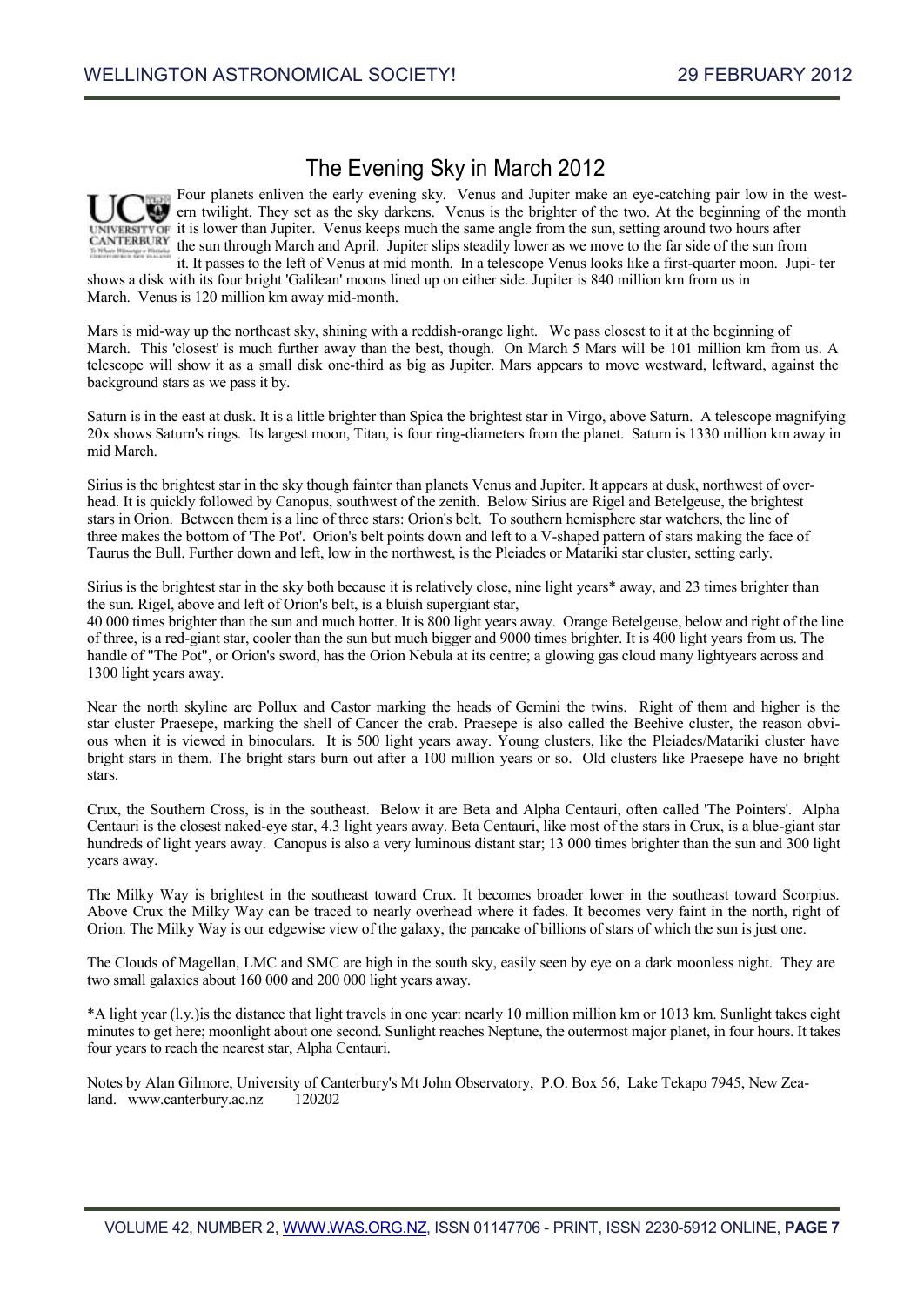

#### Evening sky in March 2012

To use the chart, hold it up to the sky. Turn the chart so the direction you are looking is at the bottom of the chart. If you are looking to the south then have 'South horizon' at the lower edge. As the earth turns the sky appears to rotate clockwise around the south celestial pole (SCP on the chart). Stars rise in the east and set in the west, just like the sun. The sky makes a small extra westward shift each night as we orbit the sun.

Four planets grace the evening sky. The brightest are Venus and Jupiter, low in the west at dusk. They set early. Mars is the bright orange-red 'star' in the northeast. Medium-bright Saturn is the lower 'star' of a similar pair in the east. Sirius is the brightest true star, northwest of overhead. Canopus, the second brightest star, is southwest of overhead. Orion, containing 'The Pot', is below Sirius in the northwest sky with Taurus and the Pleiades/Matariki cluster lower again. The Southern Cross and Pointers are midway up the southeast sky. Nearby galaxies, the Clouds of Magellan, LMC and SMC, are high in the south sky. The Scorpion rises in the southeast later.

> Chart produced by Guide 8 software; www.projectpluto.com. Labels and text added by Alan Gilmore, Mt John Observatory of the University of Canterbury, P.O. Box 56, Lake Tekapo 7945, New Zealand.